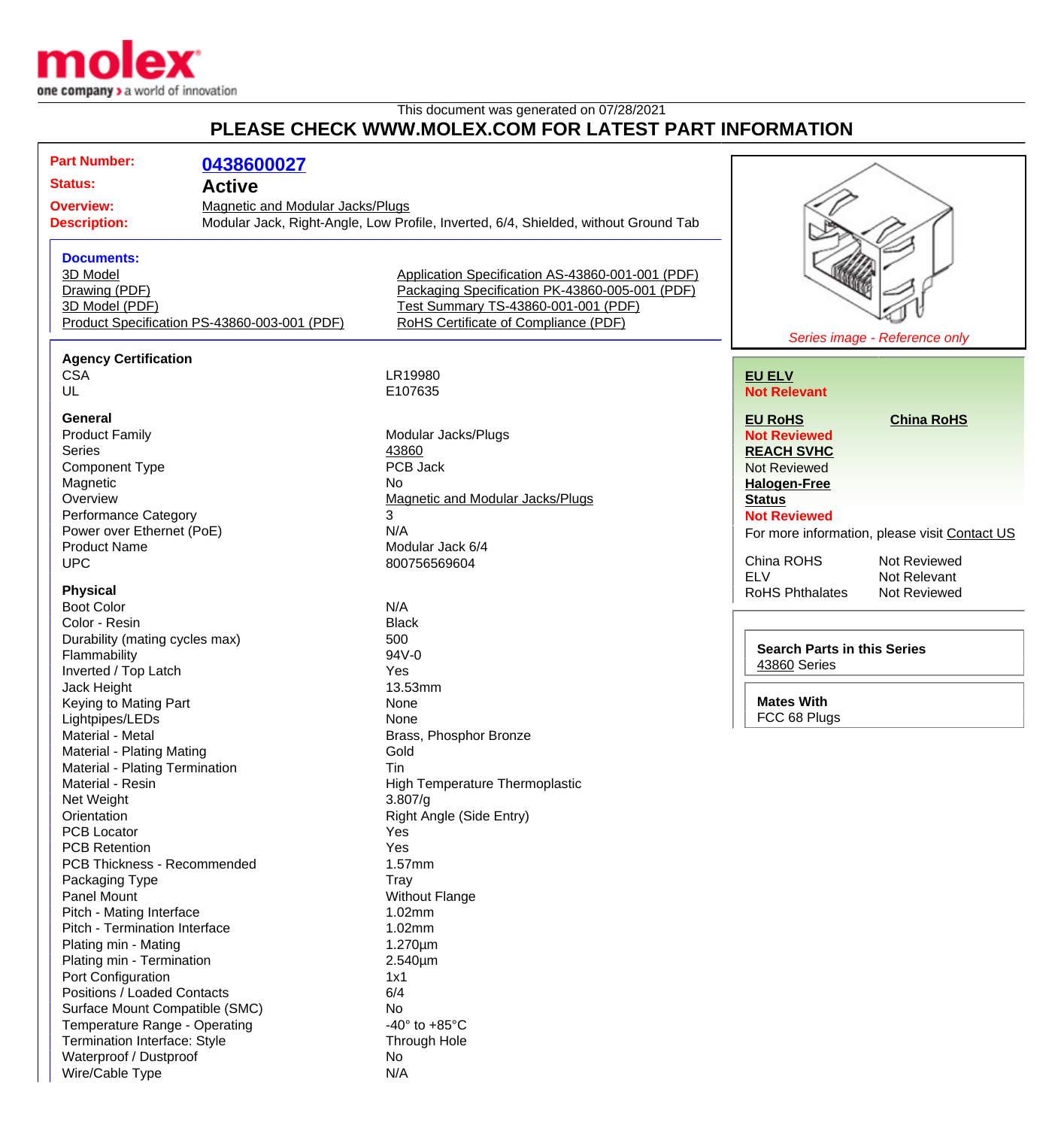| <b>Electrical</b><br>Current - Maximum per Contact<br>Grounding to PCB<br>Grounding to Panel<br>Shielded<br>Voltage - Maximum                                                    | 1.5A<br>Yes<br>None<br>Yes<br>150V AC (RMS)                                                  |
|----------------------------------------------------------------------------------------------------------------------------------------------------------------------------------|----------------------------------------------------------------------------------------------|
| <b>Solder Process Data</b><br>Lead-freeProcess Capability<br>Material Info                                                                                                       | WAVE                                                                                         |
| <b>Reference - Drawing Numbers</b><br><b>Application Specification</b><br>Packaging Specification<br><b>Product Specification</b><br><b>Sales Drawing</b><br><b>Test Summary</b> | AS-43860-001-001<br>PK-43860-005-001<br>PS-43860-003-001<br>SD-43860-001<br>TS-43860-001-001 |

## This document was generated on 07/28/2021 **PLEASE CHECK WWW.MOLEX.COM FOR LATEST PART INFORMATION**